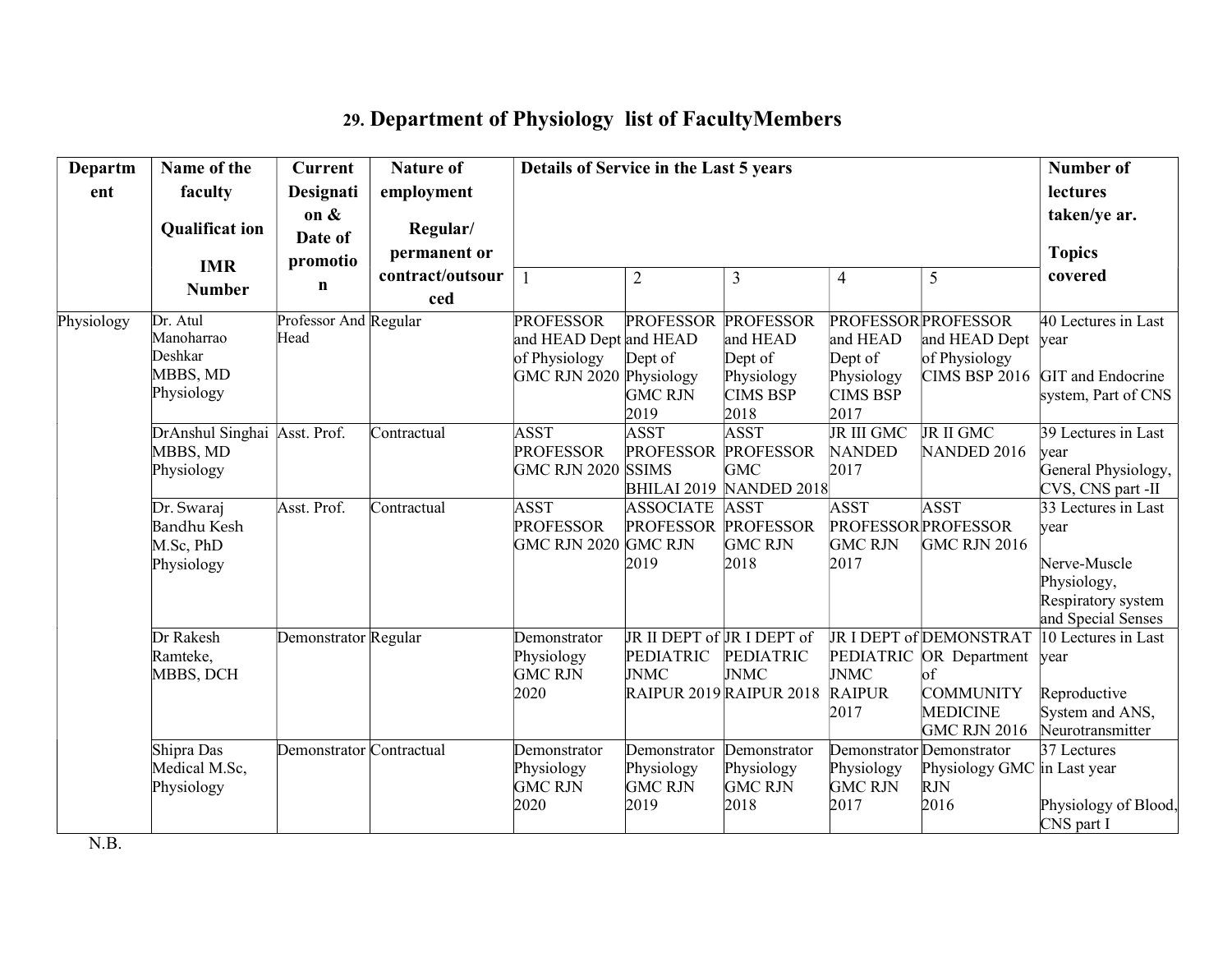## ANNEXURE-1

| Sr. | Faculty                   | Publication in Vancouver referencing                                                      | Pubmed  | Scopes |
|-----|---------------------------|-------------------------------------------------------------------------------------------|---------|--------|
| No  | Name                      | style.                                                                                    | Indexed |        |
|     |                           |                                                                                           | Yes/No  |        |
| I1  | Dr.                       |                                                                                           | YES     |        |
|     | AtulManoharrao<br>Deshkar |                                                                                           |         |        |
|     |                           | Deshkar A M et al                                                                         |         |        |
|     |                           | Background Music At The Time Of                                                           |         |        |
|     |                           | Academic Assessment As Stress Buster:                                                     |         |        |
|     |                           | Perception Of The Students At Govt. Cims                                                  |         |        |
|     |                           | Medical College Bilaspur J of Evidence Based<br>Med &Hlthcare, / Vol. 2/Issue 40/Oct. 05, |         |        |
|     |                           | 2015 Page 6682-89                                                                         |         |        |
|     |                           |                                                                                           |         |        |
|     |                           | Deshkar A M et al Reflection of Early                                                     |         |        |
|     |                           | Vestibular Stimulation in Sensorimotor                                                    |         |        |
|     |                           | Integration: a Study International Journal                                                |         |        |
|     |                           | of Physiology, January-June 2015, Vol.3, No.1<br>$P: 82-87$                               |         |        |
|     |                           | Deshkar A M et al Management of tone                                                      |         |        |
|     |                           | and hand functions in cerebral palsy:                                                     |         |        |
|     |                           | inhibitive weight bearing splint as an                                                    |         |        |
|     |                           | adjunct modality Journal of Evolution of                                                  |         |        |
|     |                           | Medical and Dental Sciences 2014; Vol. 3,                                                 |         |        |
|     |                           | Issue 35, August 14; Page: 9173-9178,                                                     |         |        |
|     |                           |                                                                                           |         |        |
|     |                           | Deshkar A M et al Students Perception                                                     |         |        |
|     |                           | of English and Medical Terminology                                                        |         |        |
|     |                           |                                                                                           |         |        |
|     |                           | Training as a Part of Curriculum GJRA<br>Volume-4, Issue-8, August-2015 59-61             |         |        |
|     |                           |                                                                                           |         |        |
|     |                           | John Supriya, Deshkar AM Evaluation                                                       |         |        |
|     |                           | Of Objective Structured Clinical                                                          |         |        |
|     |                           | Examination (OSCE): Physiotherapy                                                         |         |        |
|     |                           | Student's Perception National Journal of                                                  |         |        |
|     |                           | <b>Integrated Research in Medicine NJIRM</b>                                              |         |        |
|     |                           | 2014; Vol. 5(3).May- June<br>98-101                                                       |         |        |
|     |                           |                                                                                           |         |        |
|     |                           | BalgoteSantosh, Deshkar AM Effect of                                                      |         |        |
|     |                           | Modified Valsalva Maneuver on Heart                                                       |         |        |
|     |                           | Rate and ECG among Young Non –                                                            |         |        |
|     |                           | <b>Athletes and Athletes</b>                                                              |         |        |
|     |                           | International Journal of Physiology, April-                                               |         |        |
|     |                           | June 2019, Vol. 7, No. 2                                                                  |         |        |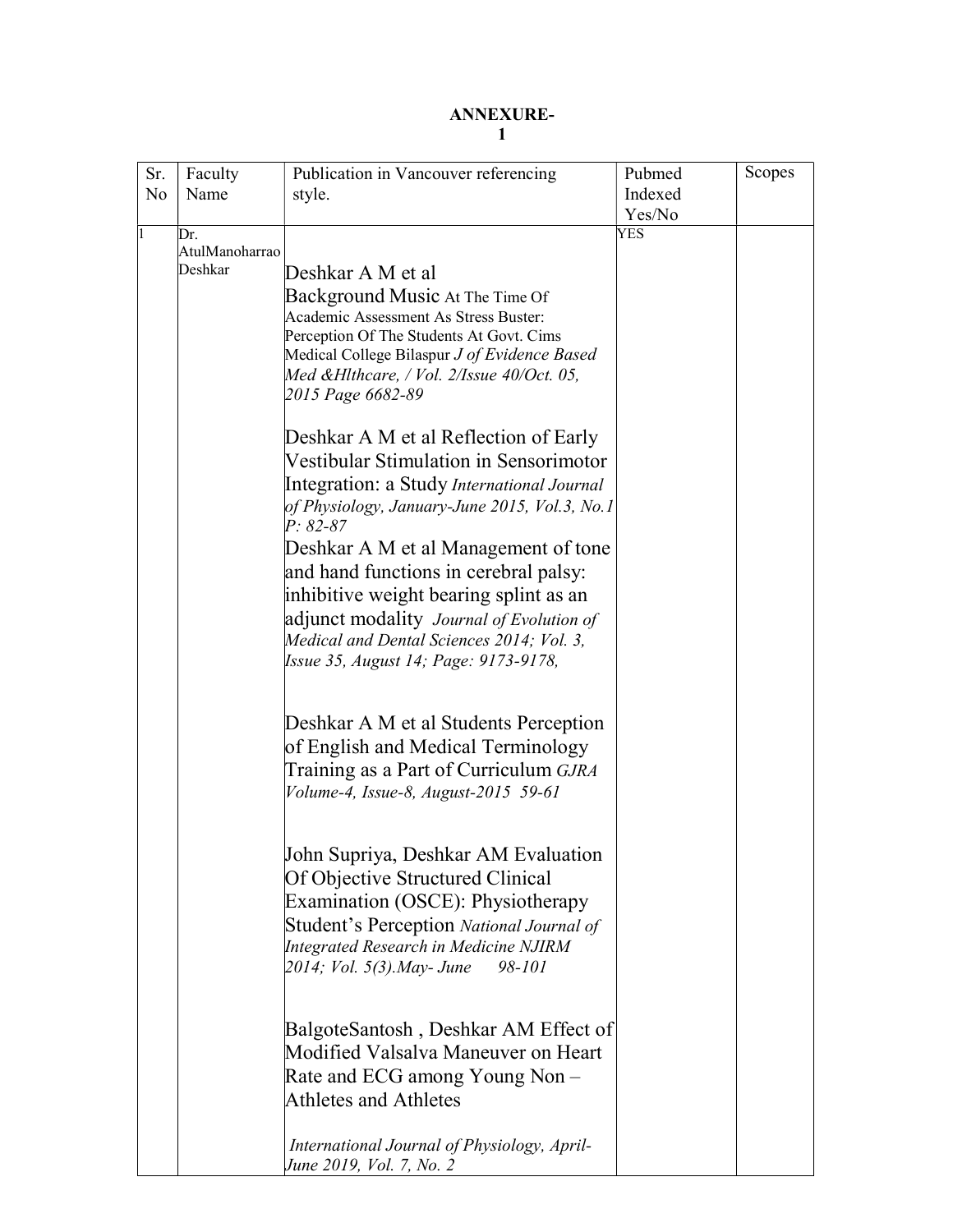| þ.        |              |                                                                                           | YES |  |
|-----------|--------------|-------------------------------------------------------------------------------------------|-----|--|
|           | lai          | DrAnshulSingh SantoshBalgote, AnshulSinghai,                                              |     |  |
|           |              | CharuhasAkre, AtulDeshkar. Knowledge,                                                     |     |  |
|           |              | Attitude & Practise of Voluntary Blood                                                    |     |  |
|           |              | Donation in Students of BRLSABVM                                                          |     |  |
|           |              | Medical College, Rajnandgaon,                                                             |     |  |
|           |              | Chhattisgarh. International Journal of                                                    |     |  |
|           |              | Physiology July – September 2020, Vol.                                                    |     |  |
|           |              |                                                                                           |     |  |
|           |              | 8, No. 03: 82-85                                                                          |     |  |
|           |              |                                                                                           |     |  |
|           |              | SantoshBalgote, AnshulSinghai,                                                            |     |  |
|           |              | CharuhasAkre. Assessment of Hormonal                                                      |     |  |
|           |              | Essay inNon-Obstructive and Obstructive                                                   |     |  |
|           |              | Subject in Central India. International                                                   |     |  |
|           |              | Journal of Physiology, July – September                                                   |     |  |
|           |              | 2020, Vol. 8, No. 03: 78-81                                                               |     |  |
|           |              |                                                                                           |     |  |
| $\beta$ . | Dr.          | Kesh S B, Sarkar D, Manna K. High Fat                                                     |     |  |
|           | SwarajBandhu | diet induced oxidative stress and its impact                                              |     |  |
|           | Kesh         | on metabolic syndrome: Asian Journal of                                                   |     |  |
|           |              | Pharmaceutical and clinical Research A                                                    |     |  |
|           |              | Review. 2016; 52: 9(1) 47-52.                                                             |     |  |
|           |              | Kesh SB, Das S, Pathak S, Waghmare VS,                                                    |     |  |
|           |              | Mendhe HG. A study of the prevalence of                                                   |     |  |
|           |              | generalized obesity, abdominal obesity,                                                   |     |  |
|           |              | regional adiposity, and metabolic syndrome<br>among young adults. Natl J Physiol Pharm    |     |  |
|           |              | Pharmacol 2018;8:988-994.                                                                 |     |  |
|           |              |                                                                                           |     |  |
|           |              | Waghmare VS, Pathak S, Das S, Mendhe                                                      |     |  |
|           |              | HG, Kesh SB. Assessment of Knowledge,<br>Attitude, Practice on obesity and                |     |  |
|           |              | associated disorders among young adults.                                                  |     |  |
|           |              | International Journal of Physiology. 2019;                                                |     |  |
|           |              | 7(1): 112-115.                                                                            |     |  |
| 4.        | Shipra Das   | Kumar S., Kunal, Jha DK., Das S. Effect of<br>stress during university examination on the |     |  |
|           |              | differential leucocyte count (DLC), Heart                                                 |     |  |
|           |              | Rate (HR), and Blood Pressure (BP); Indian                                                |     |  |
|           |              | Journal of Clinical Anatomy and                                                           |     |  |
|           |              | Physiology, April-June 2016;3(2);163-166.                                                 |     |  |
|           |              | Kesh SB, Das S, Pathak S, Waghmare VS,                                                    |     |  |
|           |              | Mendhe HG. A study of the prevalence of                                                   |     |  |
|           |              | generalized obesity, abdominal obesity,                                                   |     |  |
|           |              | regional adiposity, and metabolic syndrome<br>among young adults. Natl J Physiol Pharm    |     |  |
|           |              | Pharmacol 2018;8:988-994.                                                                 |     |  |
|           |              |                                                                                           |     |  |
|           |              | Waghmare VS, Pathak S, Das S, Mendhe                                                      |     |  |
|           |              | HG, Kesh SB. Assessment of Knowledge,<br>Attitude, Practice on obesity and                |     |  |
|           |              | associated disorders among young adults.                                                  |     |  |
|           |              | International Journal of Physiology. 2019;                                                |     |  |
|           |              | 7(1): 112-115.                                                                            |     |  |
|           |              | Gurung S, Das S, Mujeeb N, Gurung S. A                                                    |     |  |
|           |              | cross-sectional study of pulmonary function                                               |     |  |
|           |              | test in traffic policemen of Gangtok, East                                                |     |  |